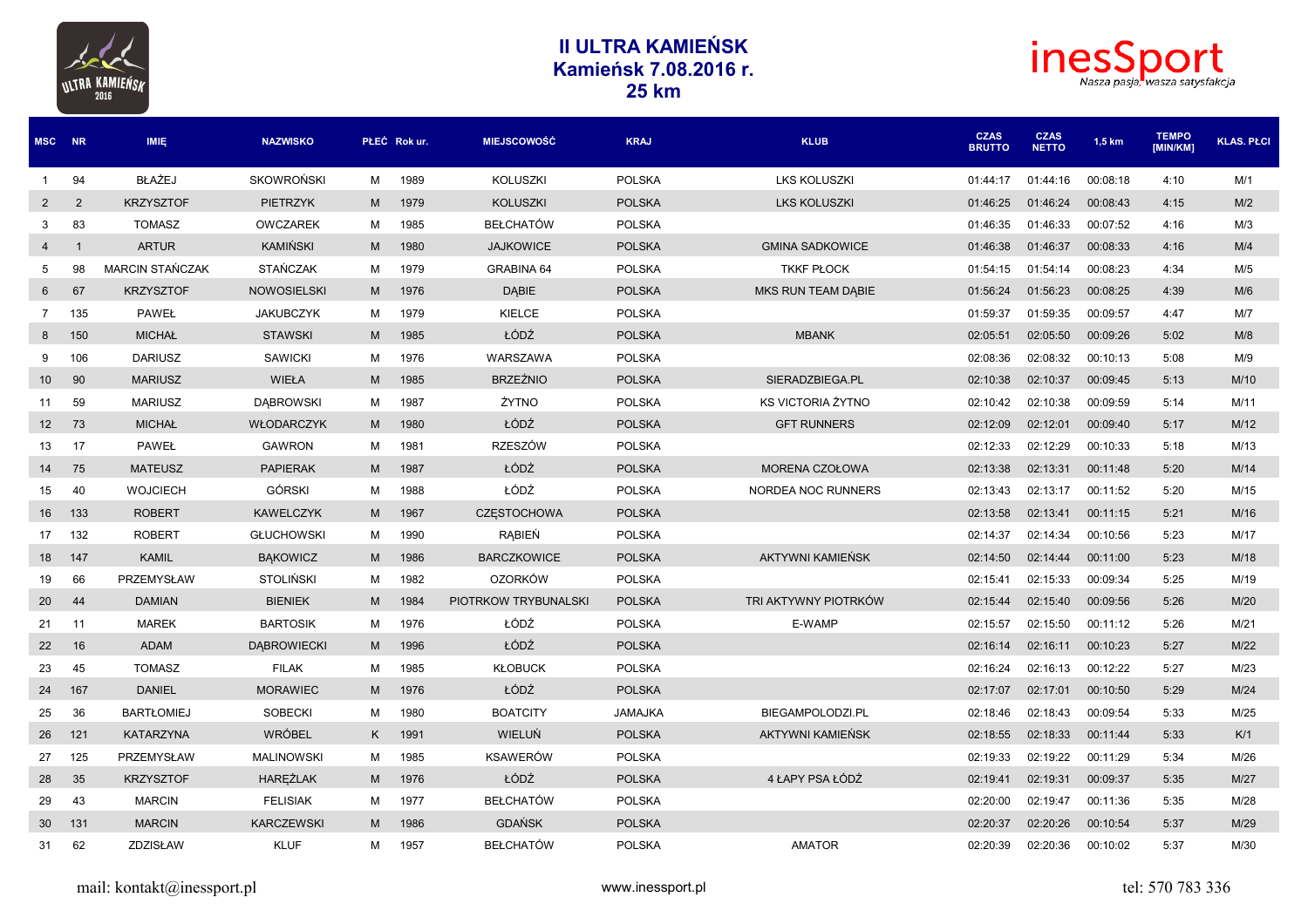



| <b>MSC</b>      | <b>NR</b> | <b>IMIE</b>      | <b>NAZWISKO</b>   |   | PŁEĆ Rok ur. | <b>MIEJSCOWOŚĆ</b> | <b>KRAJ</b>   | <b>KLUB</b>                            | <b>CZAS</b><br><b>BRUTTO</b> | <b>CZAS</b><br><b>NETTO</b> | $1,5$ km | <b>TEMPO</b><br>[MIN/KM] | <b>KLAS. PŁCI</b> |
|-----------------|-----------|------------------|-------------------|---|--------------|--------------------|---------------|----------------------------------------|------------------------------|-----------------------------|----------|--------------------------|-------------------|
| 32              | 60        | <b>KRZYSZTOF</b> | <b>CHODKOWSKI</b> | M | 1981         | <b>GÓRA</b>        | <b>POLSKA</b> |                                        | 02:21:01                     | 02:20:39                    | 00:12:03 | 5:38                     | M/31              |
| 33              | 127       | <b>JAKUB</b>     | <b>DYGAS</b>      | М | 1985         | ŁÓDŹ               | <b>POLSKA</b> |                                        | 02:21:21                     | 02:21:06                    | 00:11:02 | 5:39                     | M/32              |
| 34              | 176       | <b>MIKOŁAJ</b>   | <b>GRONIECKI</b>  | M |              | WARSZAWA           | <b>POLSKA</b> |                                        | 02:21:25                     | 02:21:08                    | 00:11:12 | 5:39                     | M/33              |
| 35              | 183       | <b>ŁUKASZ</b>    | <b>SOBLIK</b>     | M | 1985         | RUDA ŚLĄSKA        | <b>POLSKA</b> |                                        | 02:21:39                     | 02:21:37                    | 00:10:30 | 5:40                     | M/34              |
| 36              | 49        | <b>MATEUSZ</b>   | <b>GORZAŁKA</b>   | M | 1983         | <b>CZESTOCHOWA</b> | <b>POLSKA</b> |                                        | 02:22:34                     | 02:22:24                    | 00:11:55 | 5:42                     | M/35              |
| 37              | 114       | <b>MATEUSZ</b>   | ZYGMUNT           | м | 1976         | ŁUSZCZANOWICE      | <b>POLSKA</b> | DRUŻYNA SZPIKU                         | 02:25:04                     | 02:24:52                    | 00:12:05 | 5:48                     | M/36              |
| 38              | 162       | <b>IRENEUSZ</b>  | <b>WOJTKOWSKI</b> | M | 1961         | WARSZAWA           | <b>POLSKA</b> | INFOVIDE-MATRIX                        | 02:25:05                     | 02:24:42                    | 00:11:28 | 5:47                     | M/37              |
| 39              | 29        | <b>MICHAŁ</b>    | <b>KRZYKOWSKI</b> | м | 1985         | <b>BEŁCHATÓW</b>   | <b>POLSKA</b> | K.B. SPATAKUS BEŁCHATÓW/DRUŻYNA SZPIKU | 02:26:32                     | 02:26:18                    | 00:11:17 | 5:51                     | M/38              |
| 40              | 13        | <b>JAKUB</b>     | <b>GRALAK</b>     | M | 1982         | <b>DABIE</b>       | <b>POLSKA</b> | <b>MKS RUN TEAM DABIE</b>              | 02:27:02                     | 02:26:51                    | 00:13:15 | 5:52                     | M/39              |
| 41              | -41       | <b>PIOTR</b>     | KUŁAK             | M | 1989         | <b>KAMIEŃSK</b>    | <b>POLSKA</b> | AKTYWNI KAMIEŃSK                       | 02:27:04                     | 02:26:58                    | 00:11:45 | 5:53                     | M/40              |
| 42              | 93        | <b>ARKADIUSZ</b> | <b>URBANOWICZ</b> | M | 1979         | ŁÓDŹ               | <b>POLSKA</b> |                                        | 02:27:09                     | 02:26:54                    | 00:12:04 | 5:53                     | M/41              |
| 43              | 154       | <b>PIOTR</b>     | <b>OLEJNICZAK</b> | м | 1972         | Ł?DZ               | <b>POLSKA</b> |                                        | 02:27:18                     | 02:27:15                    | 00:10:46 | 5:53                     | M/42              |
| 44              | 37        | <b>PIOTR</b>     | <b>CIEŚLAK</b>    | M | 1976         | ŁÓDŹ               | <b>POLSKA</b> |                                        | 02:27:55                     | 02:27:34                    | 00:12:07 | 5:54                     | M/43              |
| 45              | 137       | <b>OLA</b>       | <b>JEZIERSKA</b>  | K | 1981         | ŁÓDŹ               | <b>POLSKA</b> | ŁÓDŹ KOCHA SPORT                       | 02:29:03                     | 02:28:51                    | 00:12:21 | 5:57                     | K/2               |
| 46              | 141       | <b>RAFAŁ</b>     | <b>GROBELNY</b>   | M | 1984         | CZARNOŻYŁY         | <b>POLSKA</b> | WIELUŃ BIEGA                           | 02:29:34                     | 02:29:09                    | 00:12:51 | 5:58                     | M/44              |
| 47              | 136       | ŁUKASZ           | <b>GOLIŃSKI</b>   | м | 1983         | ŁÓDŹ               | <b>POLSKA</b> | <b>ICHEM SPORT TEAM</b>                | 02:29:38                     | 02:29:25                    | 00:12:45 | 5:59                     | M/45              |
| 48              | 109       | <b>BEATA</b>     | <b>WITKOWSKA</b>  | K | 1982         | <b>GDAŃSK</b>      | <b>POLSKA</b> |                                        | 02:29:40                     | 02:29:34                    | 00:11:32 | 5:59                     | K/3               |
| 49              | 178       | <b>TOMASZ</b>    | SYPIEŃ            | м | 1969         | ŁÓDŹ               | <b>POLSKA</b> |                                        | 02:30:34                     | 02:30:01                    | 00:11:41 | 6:00                     | M/46              |
| 50 <sup>°</sup> | 161       | <b>ZBIGNIEW</b>  | <b>NOWICKI</b>    | M | 1974         | <b>GALKOW MALY</b> | <b>POLSKA</b> |                                        | 02:30:53                     | 02:30:48                    | 00:12:27 | 6:02                     | M/47              |
| 51              | 142       | <b>RAFAŁ</b>     | <b>MACHERA</b>    | М | 1990         | <b>KONIECPOL</b>   | <b>POLSKA</b> |                                        | 02:31:12                     | 02:30:40                    | 00:13:32 | 6:02                     | M/48              |
| 52              | 116       | <b>MAREK</b>     | <b>PAW</b>        | M | 1970         | <b>BEŁCHATÓW</b>   | <b>POLSKA</b> | KB SPARTAKUS BEŁCHATÓW                 | 02:31:41                     | 02:31:35                    | 00:10:48 | 6:04                     | M/49              |
| 53              | 32        | <b>MACIEJ</b>    | <b>DRÓŻDŻ</b>     | м | 1978         | <b>FELINÓW</b>     | <b>POLSKA</b> |                                        | 02:31:47                     | 02:31:25                    | 00:12:26 | 6:03                     | M/50              |
| 54              | 28        | <b>JAROSŁAW</b>  | <b>LESIEWICZ</b>  | M | 1969         | ŁÓDŹ               | <b>POLSKA</b> | <b>ORANGE POLSKA</b>                   | 02:32:25                     | 02:32:11                    | 00:12:00 | 6:05                     | M/51              |
| 55              | 64        | <b>LESZEK</b>    | <b>WOŹNIAK</b>    | M | 1974         | <b>STARA GADKA</b> | <b>POLSKA</b> | KM PSP ŁÓDŹ JRG-3                      | 02:32:46                     | 02:32:29                    | 00:11:37 | 6:06                     | M/52              |
| 56              | 52        | <b>DOMINIK</b>   | <b>HAŁADUS</b>    | M | 1983         | <b>CZESTOCHOWA</b> | <b>POLSKA</b> | ŻYCIE CZESTOCHOWY TEAM                 | 02:33:01                     | 02:32:51                    | 00:11:26 | 6:07                     | M/53              |
| 57              | 56        | <b>MONIKA</b>    | DAWID-SAWICKA     | K | 1977         | WARSZAWA           | <b>POLSKA</b> | PEŁZACZ NIZINNY                        | 02:33:02                     | 02:32:58                    | 00:12:14 | 6:07                     | K/4               |
| 58              | 24        | <b>MARIUSZ</b>   | <b>JANICKI</b>    | M | 1983         | ŁÓDŹ               | <b>POLSKA</b> | <b>VERA RUNNING TEAM</b>               | 02:33:05                     | 02:32:39                    | 00:12:28 | 6:06                     | M/54              |
| 59              | 163       | <b>MAJA</b>      | ŁUCZKOWSKA        | K | 1971         | ŁÓDŹ               | <b>POLSKA</b> | <b>RYSIE</b>                           | 02:33:13                     | 02:33:03                    | 00:11:36 | 6:07                     | K/5               |
| 60              | 113       | <b>DAMIAN</b>    | WAWRZYNIAK        | M | 1984         | <b>RADOMSKO</b>    | <b>POLSKA</b> | BIEGACZE W RADOMSKU                    | 02:33:20                     | 02:32:58                    | 00:13:53 | 6:07                     | M/55              |
| 61              | 115       | <b>MONIKA</b>    | PŁUCIEŃCZAK       | Κ | 1992         | <b>BEŁCHATÓW</b>   | <b>POLSKA</b> | KB SPARTAKUS BEŁCHATÓW                 | 02:33:38                     | 02:33:32                    | 00:10:49 | 6:08                     | K/6               |
| 62              | 140       | <b>PAULINA</b>   | <b>KOŁATEK</b>    | K | 1991         | <b>MAZURY</b>      | <b>POLSKA</b> |                                        | 02:34:04                     | 02:33:58                    | 00:10:53 | 6:10                     | K/T               |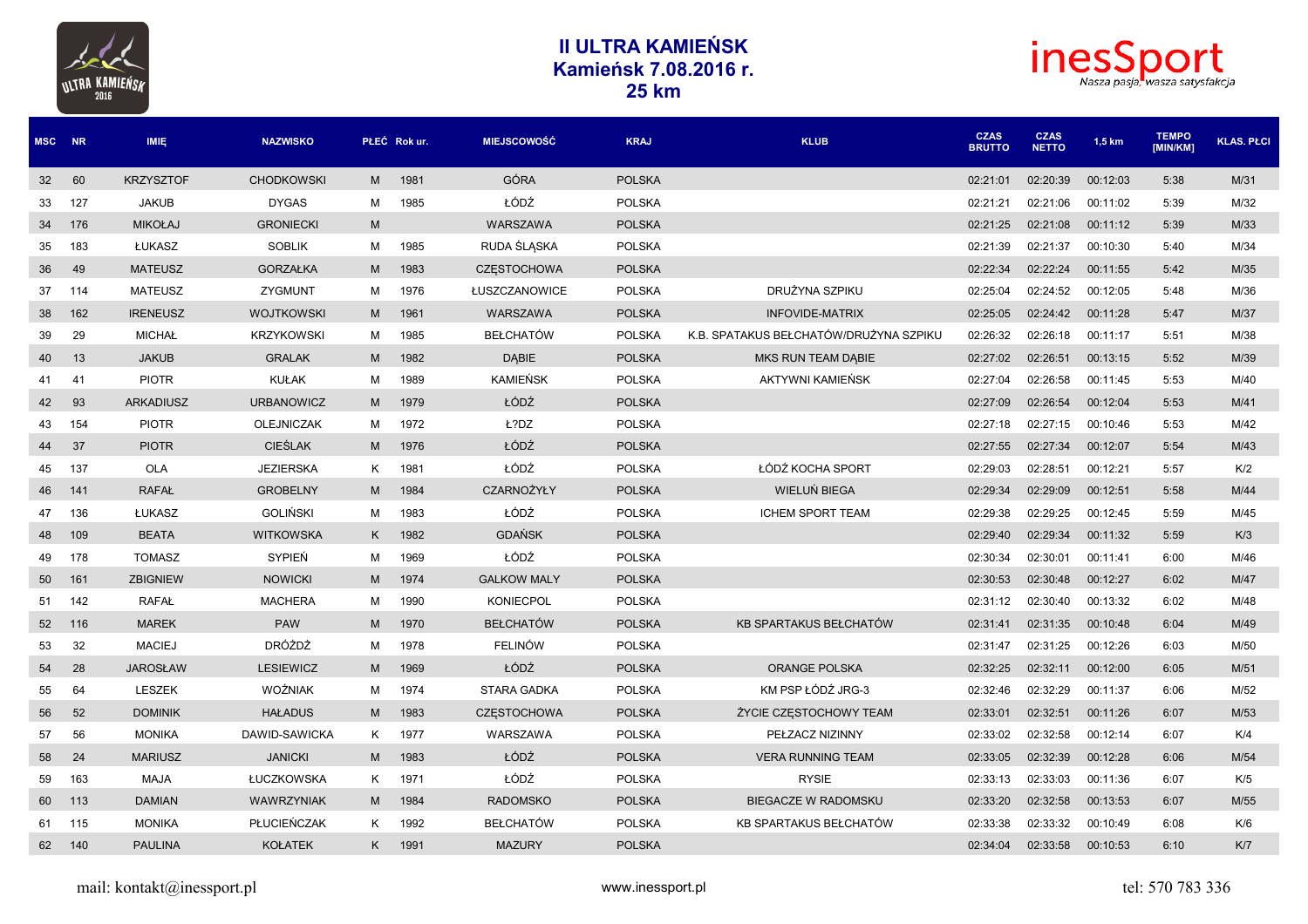



| MSC NR |     | <b>IMIE</b>       | <b>NAZWISKO</b>     |   | PŁEĆ Rok ur. | <b>MIEJSCOWOŚĆ</b>  | <b>KRAJ</b>   | <b>KLUB</b>                   | <b>CZAS</b><br><b>BRUTTO</b> | <b>CZAS</b><br><b>NETTO</b> | 1,5 km   | <b>TEMPO</b><br>[MIN/KM] | <b>KLAS. PŁCI</b> |
|--------|-----|-------------------|---------------------|---|--------------|---------------------|---------------|-------------------------------|------------------------------|-----------------------------|----------|--------------------------|-------------------|
| 63     | 120 | <b>WIOLETA</b>    | <b>WRÓBEL</b>       |   | K 1987       | WIELUŃ              | <b>POLSKA</b> | AKTYWNI KAMIEŃSK              | 02:34:15                     | 02:33:53                    | 00:12:31 | 6:09                     | K/8               |
| 64     | 3   | <b>ANNA</b>       | <b>MILLER</b>       | K | 1979         | <b>POZNAŃ</b>       | <b>POLSKA</b> | <b>HIPOPOMPON KLAP</b>        | 02:34:25                     | 02:34:15                    | 00:12:12 | 6:10                     | K/9               |
| 65     | 20  | <b>BARTEK</b>     | <b>KOPYCKI</b>      | м | 1983         | <b>POZNAŃ</b>       | <b>POLSKA</b> | <b>HIPOPOMPON KLAP</b>        | 02:34:58                     | 02:34:48                    | 00:12:02 | 6:12                     | M/56              |
| 66     | 118 | <b>PATRYK</b>     | <b>WOŹNIAK</b>      | M | 1992         | <b>KLESZCZÓW</b>    | <b>POLSKA</b> | ALFA KLESZCZÓW                | 02:35:05                     | 02:34:37                    | 00:12:11 | 6:11                     | M/57              |
| 67     | 55  | <b>ALEKSANDER</b> | <b>HUSZCZO</b>      | M | 1985         | PAJECZNO            | <b>POLSKA</b> | <b>KLUB BIEGACZA WARTA</b>    | 02:35:10                     | 02:35:04                    | 00:10:36 | 6:12                     | M/58              |
| 68     | 179 | <b>ROBERT</b>     | <b>HOFFMANN</b>     | M | 1973         | <b>BEŁCHATÓW</b>    | <b>POLSKA</b> |                               | 02:35:36                     | 02:35:17                    | 00:13:00 | 6:13                     | M/59              |
| 69     | 51  | <b>KAMIL</b>      | <b>BAJON</b>        | M | 1985         | ŁÓDŹ                | <b>POLSKA</b> | ŁÓDŹ KOCHA SPORT              | 02:36:39                     | 02:36:07                    | 00:12:34 | 6:15                     | M/60              |
| 70     | 10  | <b>KRZYSZTOF</b>  | <b>KRZTOŃ</b>       | M | 1990         | WARSZAWA            | <b>POLSKA</b> |                               | 02:36:40                     | 02:36:12                    | 00:13:34 | 6:15                     | M/61              |
| 71     | 80  | <b>SYLWIA</b>     | <b>OKÓLSKA</b>      | K | 1978         | TOMASZÓW MAZOWIECKI | <b>POLSKA</b> | TIME4RUNNING                  | 02:37:01                     | 02:36:41                    | 00:12:19 | 6:16                     | K/10              |
| 72     | 79  | <b>MICHAŁ</b>     | <b>SEK</b>          | M | 1988         | TOMASZÓW MAZOWIECKI | <b>POLSKA</b> | TIME4RUNNING                  | 02:37:01                     | 02:36:40                    | 00:12:21 | 6:16                     | M/62              |
| 73     | 12  | <b>MACIEJ</b>     | ŁUKASZEWSKI         | M | 1983         | ŁÓDŹ                | <b>POLSKA</b> |                               | 02:37:01                     | 02:36:43                    | 00:10:48 | 6:16                     | M/63              |
| 74     | 180 | <b>WITOLD</b>     | <b>CHOMICZEWSKI</b> | M | 1982         | ŁÓDŹ                | <b>POLSKA</b> |                               | 02:37:20                     | 02:37:15                    | 00:12:25 | 6:17                     | M/64              |
| 75     | 117 | <b>MARIUSZ</b>    | <b>ZWOLIŃSKI</b>    | м | 1979         | WARSZAWA            | <b>POLSKA</b> |                               | 02:37:24                     | 02:37:05                    | 00:12:15 | 6:17                     | M/65              |
| 76     | 85  | <b>URSZULA</b>    | <b>SUJECKA</b>      | K | 1971         | <b>BEŁCHATÓW</b>    | <b>POLSKA</b> | <b>KB SPARTAKUS BEŁCHATÓW</b> | 02:37:26                     | 02:37:13                    | 00:13:06 | 6:17                     | K/11              |
| 77     | 152 | <b>SZCZEPAN</b>   | <b>STAWCZYK</b>     | M | 1958         | <b>RADOMSKO</b>     | <b>POLSKA</b> |                               | 02:38:00                     | 02:37:50                    | 00:11:58 | 6:19                     | M/66              |
| 78     | 138 | <b>MACIEJ</b>     | <b>JAKUBOWSKI</b>   | M | 1986         | <b>GOMUNICE</b>     | <b>POLSKA</b> |                               | 02:38:15                     | 02:37:56                    | 00:12:46 | 6:19                     | M/67              |
| 79     | 164 | <b>TOMASZ</b>     | <b>SKORUPA</b>      | M | 1973         | ŁÓDŹ                | <b>POLSKA</b> | ARCHITEKCI W BIEGU            | 02:38:38                     | 02:38:28                    | 00:11:37 | 6:20                     | M/68              |
| 80     | 111 | <b>GRZEGORZ</b>   | <b>TRAJDOS</b>      | M | 1965         | ŁUSZCZANOWICE       | <b>POLSKA</b> |                               | 02:39:45                     | 02:39:37                    | 00:11:37 | 6:23                     | M/69              |
| 81     | 100 | <b>MAREK</b>      | <b>ZIELIŃSKI</b>    | M | 1984         | ŁÓDŹ                | <b>POLSKA</b> |                               | 02:39:50                     | 02:39:41                    | 00:12:20 | 6:23                     | M/70              |
| 82     | 143 | <b>KAMILA</b>     | KWIECIEŃ - LIPIŃSKA | K | 1975         | ŁÓDŹ                | <b>POLSKA</b> | <b>AMBITNE TYGRYSICE</b>      | 02:39:51                     | 02:39:33                    | 00:13:29 | 6:23                     | K/12              |
| 83     | 144 | <b>MARIUSZ</b>    | <b>PALKA</b>        | M | 1979         | <b>KAMIEŃSK</b>     | <b>POLSKA</b> | AKTYWNI KAMIEŃSK              | 02:39:54                     | 02:39:49                    | 00:12:21 | 6:24                     | M/71              |
| 84     | 87  | <b>ILONA</b>      | PERUŻYŃSKA-ZYCH     | K | 1976         | ŁÓDŹ                | <b>POLSKA</b> |                               | 02:39:54                     | 02:39:34                    | 00:12:53 | 6:23                     | K/13              |
| 85     | 63  | <b>MARIUSZ</b>    | <b>BŁASZCZYK</b>    | м | 1986         | <b>ZGIERZ</b>       | <b>POLSKA</b> |                               | 02:39:55                     | 02:39:46                    | 00:11:32 | 6:23                     | M/72              |
| 86     | 27  | <b>PIOTR</b>      | <b>GAJDA</b>        | M | 1964         | ZGIERZ              | <b>POLSKA</b> | <b>ORANGE POLSKA</b>          | 02:40:26                     | 02:40:12                    | 00:12:16 | 6:24                     | M/73              |
| 87     | 155 | <b>MONIKA</b>     | <b>DRYJA</b>        | K | 1978         | WARSZAWA            | <b>POLSKA</b> |                               | 02:40:28                     | 02:40:06                    | 00:13:54 | 6:24                     | K/14              |
| 88     | 168 | <b>PAULINA</b>    | <b>KUBIAK</b>       | K | 1990         | ŁÓDŹ                | <b>POLSKA</b> | ŁÓDŹ RUNNING TEAM             | 02:40:36                     | 02:40:15                    | 00:14:18 | 6:25                     | K/15              |
| 89     | 107 | <b>BENON</b>      | ZAWADA              | M | 1987         | ŻYTNO               | <b>POLSKA</b> | KS VICTORIA ŻYTNO             | 02:40:42                     | 02:40:38                    | 00:12:04 | 6:26                     | M/74              |
| 90     | 165 | <b>RAFAL</b>      | <b>GUZIUK</b>       | M | 1977         | ŁÓDZ                | <b>POLSKA</b> |                               | 02:40:53                     | 02:40:44                    | 00:12:18 | 6:26                     | M/75              |
| 91     | 84  | <b>SEBASTIAN</b>  | <b>WOŹNIAK</b>      | М | 1979         | ŁÓDŹ                | <b>POLSKA</b> | ŁÓDŹ RUNNING TEAM             | 02:41:22                     | 02:41:01                    | 00:14:11 | 6:26                     | M/76              |
| 92     | 77  | <b>PAWEŁ</b>      | <b>SKORUPA</b>      | M | 1978         | <b>ROZPRZA</b>      | <b>POLSKA</b> | KM PSP PIOTRKÓW TRYBUNALSKI   | 02:41:46                     | 02:41:13                    | 00:13:53 | 6:27                     | <b>M/77</b>       |
| 93     | 53  | <b>GRZEGORZ</b>   | <b>MROWICKI</b>     | м | 1982         | LODZ                | <b>POLSKA</b> | <b>LKS</b>                    | 02:41:59                     | 02:41:26                    | 00:11:30 | 6:27                     | M/78              |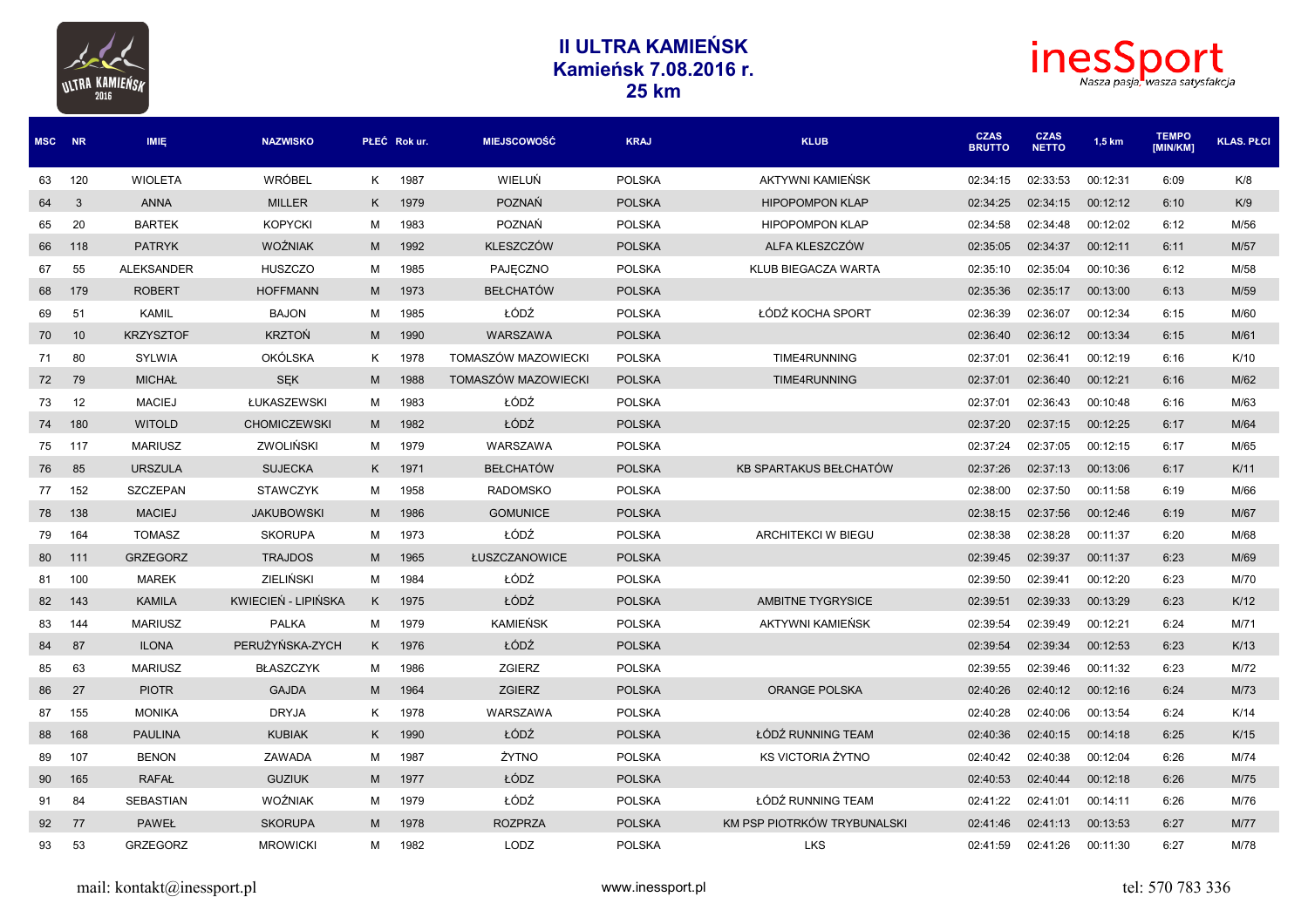



| MSC NR  |     | <b>IMIE</b>      | <b>NAZWISKO</b>      |   | PŁEĆ Rok ur. | <b>MIEJSCOWOŚĆ</b>   | <b>KRAJ</b>   | <b>KLUB</b>                         | <b>CZAS</b><br><b>BRUTTO</b> | <b>CZAS</b><br><b>NETTO</b> | 1,5 km   | <b>TEMPO</b><br><b>IMIN/KM1</b> | <b>KLAS. PŁCI</b> |
|---------|-----|------------------|----------------------|---|--------------|----------------------|---------------|-------------------------------------|------------------------------|-----------------------------|----------|---------------------------------|-------------------|
| 94      | 96  | <b>ANNA</b>      | <b>PÖPKE</b>         |   | K 1992       | <b>KŁOMNICE</b>      | <b>POLSKA</b> |                                     | 02:42:29                     | 02:42:12                    | 00:12:31 | 6:29                            | K/16              |
| 95      | 139 | <b>MARCIN</b>    | <b>GAWEDA</b>        | м | 1982         | <b>BEŁCHATÓW</b>     | <b>POLSKA</b> |                                     | 02:43:25                     | 02:43:20                    | 00:10:52 | 6:32                            | M/79              |
| 96      | 82  | <b>ANNA</b>      | <b>ŚLIWIŃSKA</b>     | K | 1980         | <b>RADOMSKO</b>      | <b>POLSKA</b> |                                     | 02:44:25                     | 02:44:21                    | 00:13:00 | 6:34                            | K/17              |
| 97      | 122 | <b>JOLANTA</b>   | WAGNER               | K | 1966         | WARSZAWA             | <b>POLSKA</b> |                                     | 02:44:35                     | 02:44:32                    | 00:12:56 | 6:35                            | K/18              |
| 98      | 185 | <b>BOŻENA</b>    | <b>JAKÓBCZYK</b>     | K | 1984         | <b>BEŁCHATÓW</b>     | <b>POLSKA</b> |                                     | 02:44:39                     | 02:44:23                    | 00:12:30 | 6:35                            | K/19              |
| 99      | 166 | <b>JOANNA</b>    | WYTYKOWSKA           | K | 1980         | ŁÓDŹ                 | <b>POLSKA</b> | <b>RYSIE</b>                        | 02:44:51                     | 02:44:41                    | 00:11:21 | 6:35                            | K/20              |
| 100     | 25  | <b>MATEUSZ</b>   | <b>MILCZAK</b>       | M | 1982         | ŁÓDŹ                 | <b>POLSKA</b> | MULTIGPS.PL                         | 02:45:01                     | 02:44:28                    | 00:13:25 | 6:35                            | M/80              |
| 101     | 57  | <b>JACEK</b>     | <b>MILCZAREK</b>     | M | 1979         | <b>SKIERNIEWICE</b>  | <b>POLSKA</b> | PEŁZACZ NIZINNY                     | 02:45:02                     | 02:45:01                    | 00:11:57 | 6:36                            | M/81              |
| 102     | 58  | <b>JACEK</b>     | <b>LITOSZKO</b>      | M | 1978         | <b>SKIERNIEWICE</b>  | <b>POLSKA</b> |                                     | 02:45:03                     | 02:45:02                    | 00:11:56 | 6:36                            | M/82              |
| 103     | 134 | <b>NORBERT</b>   | FRASZCZYŃSKI         | м | 1980         | ŁÓDŹ                 | <b>POLSKA</b> |                                     | 02:45:22                     | 02:45:10                    | 00:12:53 | 6:36                            | M/83              |
| 104     | 148 | <b>BOGUSZ</b>    | <b>RACZYŃSKI</b>     | M | 1983         | ALEKSANDRÓW ŁÓDZKI   | <b>POLSKA</b> | <b>TIGERS TEAM</b>                  | 02:45:54                     | 02:45:35                    | 00:11:43 | 6:37                            | M/84              |
| 105     | 177 | <b>ADAM</b>      | <b>OCHMAŃSKI</b>     | M | 1974         | ŁÓDŹ                 | <b>POLSKA</b> |                                     | 02:46:20                     | 02:46:13                    | 00:11:04 | 6:39                            | M/85              |
| 106     | 42  | <b>MARIUSZ</b>   | <b>ICIEK</b>         | M | 1974         | <b>GOMUNICE</b>      | <b>POLSKA</b> | AKTYWNI KAMIEŃSK                    | 02:46:49                     | 02:46:40                    | 00:13:11 | 6:40                            | M/86              |
| 107     | 129 | <b>ADAM</b>      | <b>MOKRAS</b>        | м | 1986         | ŁÓDŹ                 | <b>POLSKA</b> |                                     | 02:47:03                     | 02:46:46                    | 00:13:05 | 6:40                            | M/87              |
| 108     | 159 | <b>RYSZARD</b>   | <b>SOBCZYK</b>       | M | 1962         | <b>BEŁCHATÓW</b>     | <b>POLSKA</b> | SPARTAKUS BEŁCHATÓW                 | 02:47:22                     | 02:47:08                    | 00:12:08 | 6:41                            | M/88              |
| 109     | 97  | <b>MARCEL</b>    | <b>SZCZEPANIAK</b>   | м | 1990         | ŁÓDŹ                 | <b>POLSKA</b> | NORDEA NOC RUNNERS                  | 02:47:44                     | 02:47:17                    | 00:14:36 | 6:41                            | M/89              |
| 110 61  |     | <b>PIOTR</b>     | <b>JASKÓŁOWSKI</b>   | M | 1987         | PIOTRKÓW TRYBUNALSKI | <b>POLSKA</b> | PIOTRKOWSKI KLUB BIEGACZA ENDORFINA | 02:47:51                     | 02:47:45                    | 00:12:12 | 6:43                            | M/90              |
| 111     | 38  | <b>MONIKA</b>    | <b>GLONEK-SIKORA</b> | K | 1981         | ŻYRARDÓW             | <b>POLSKA</b> | LKS KOLUSZKI                        | 02:48:18                     | 02:48:17                    | 00:11:16 | 6:44                            | K/21              |
| 112     | 74  | <b>WOJCIECH</b>  | SZCZESNY             | M | 1962         | <b>KLESZCZÓW</b>     | <b>POLSKA</b> |                                     | 02:48:40                     | 02:48:31                    | 00:13:02 | 6:44                            | M/91              |
| 113     | 95  | <b>PAWEŁ</b>     | <b>SOKALSKI</b>      | м | 1971         | ŁÓDŻ                 | <b>POLSKA</b> |                                     | 02:48:40                     | 02:48:13                    | 00:14:35 | 6:44                            | M/92              |
| 114     | 101 | <b>KATARZYNA</b> | <b>SIDORCZUK</b>     | K | 1978         | <b>BEŁCHATÓW</b>     | <b>POLSKA</b> | KB SPARTAKUS BEŁCHATÓW              | 02:48:54                     | 02:48:40                    | 00:12:43 | 6:45                            | K/22              |
| 115     | 5   | <b>PIOTR</b>     | <b>KOPER</b>         | м | 1989         | <b>DOBRYSZYCE</b>    | <b>POLSKA</b> | UKS ORZEŁ DOBRYSZYCE                | 02:48:54                     | 02:48:40                    | 00:12:48 | 6:45                            | M/93              |
| 116     | 119 | <b>TOMASZ</b>    | <b>PIPIA</b>         | M | 1970         | <b>SIERADZ</b>       | <b>POLSKA</b> |                                     | 02:49:31                     | 02:48:57                    | 00:12:40 | 6:45                            | M/94              |
| 117     | 81  | <b>JOANNA</b>    | <b>WOJTAKOWSKA</b>   | K | 1976         | TOMASZÓW MAZ.        | <b>POLSKA</b> | TIME4RUNNING                        | 02:50:08                     | 02:49:45                    | 00:14:16 | 6:47                            | K/23              |
| 118     | 184 | <b>SEBASTIAN</b> | <b>SERAFICKI</b>     | M | 1971         | ŁÓDŹ                 | <b>POLSKA</b> |                                     | 02:50:25                     | 02:49:50                    | 00:13:58 | 6:48                            | M/95              |
| 119     | 50  | <b>JOANNA</b>    | KAŁUŻA-PAWŁOWSKA     | K | 1974         | <b>BEŁCHATÓW</b>     | <b>POLSKA</b> | KB SPARTAKUS BEŁCHATÓW              | 02:50:43                     | 02:50:30                    | 00:13:14 | 6:49                            | K/24              |
| 120     | 31  | <b>BARTOSZ</b>   | <b>KRZEMIONKA</b>    | M | 1988         | <b>PABIANICE</b>     | <b>POLSKA</b> |                                     | 02:51:55                     | 02:51:25                    | 00:11:39 | 6:51                            | M/96              |
| 121     | 54  | <b>ŁUKASZ</b>    | <b>DEBSKI</b>        | м | 1983         | <b>SKIERNIEWICE</b>  | <b>POLSKA</b> | TRENERBIEGANIA.PL                   | 02:53:05                     | 02:53:04                    | 00:12:02 | 6:55                            | M/97              |
| 122     | 68  | <b>ANDRZEJ</b>   | <b>ŚWITALSKI</b>     | M | 1982         | <b>CZESTOCHOWA</b>   | <b>POLSKA</b> | <b>KAPITAN POLSKA</b>               | 02:53:23                     | 02:53:06                    | 00:12:16 | 6:55                            | M/98              |
| 123     | 103 | <b>JOANNA</b>    | SPUŁTOWSKA           | K | 1972         | ŁÓDŹ                 | <b>POLSKA</b> |                                     | 02:53:33                     | 02:53:02                    | 00:12:54 | 6:55                            | K/25              |
| 124 104 |     | <b>PAWEŁ</b>     | <b>SPUŁTOWSKI</b>    | M | 1971         | ŁÓDŹ                 | <b>POLSKA</b> |                                     | 02:53:33                     | 02:53:02                    | 00:12:23 | 6:55                            | M/99              |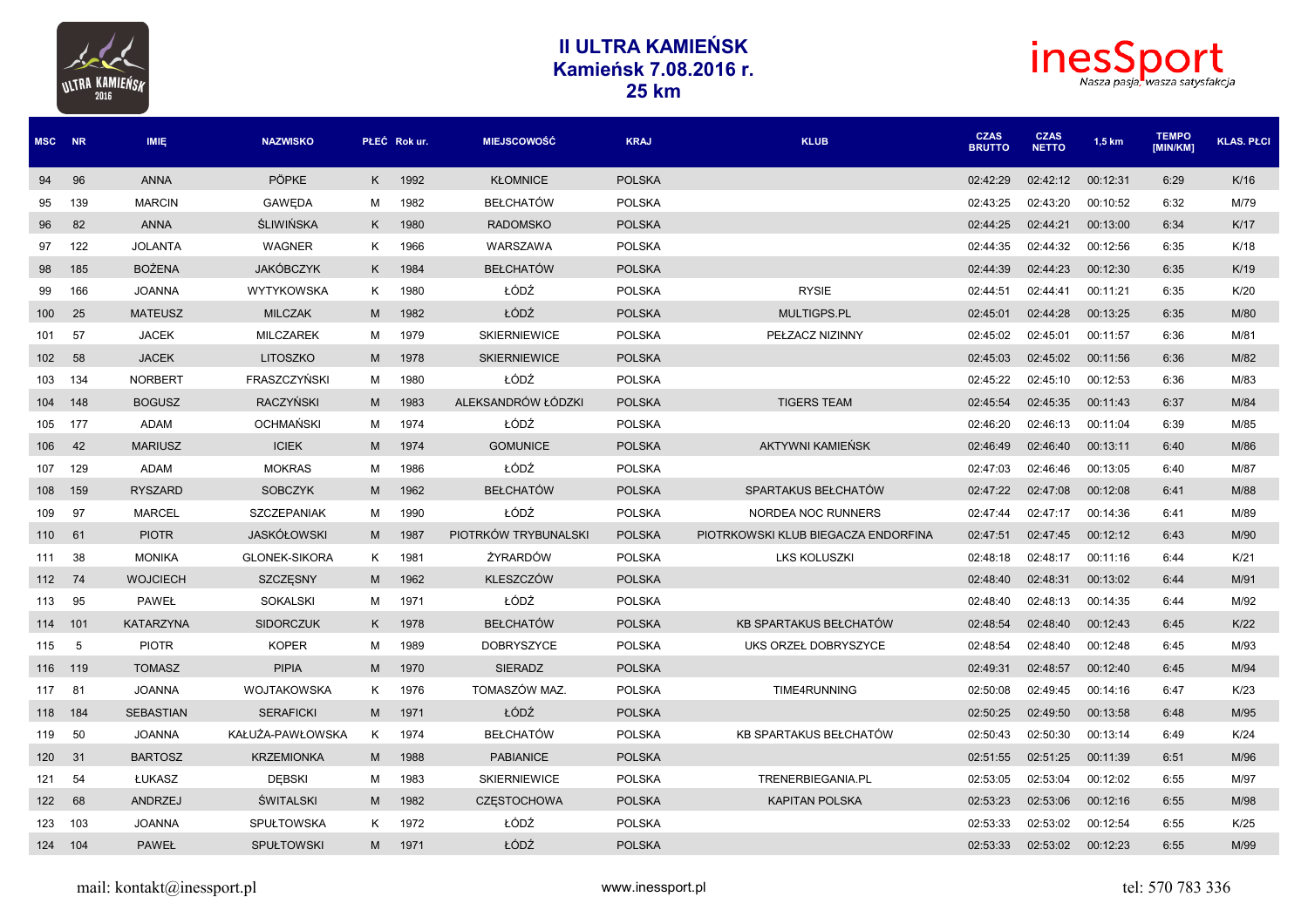



| MSC NR   |                | <b>IMIE</b>       | <b>NAZWISKO</b>     |   | PŁEĆ Rok ur. | <b>MIEJSCOWOŚĆ</b>         | <b>KRAJ</b>   | <b>KLUB</b>                             | <b>CZAS</b><br><b>BRUTTO</b> | <b>CZAS</b><br><b>NETTO</b> | $1,5$ km | <b>TEMPO</b><br><b>IMIN/KM1</b> | <b>KLAS. PŁCI</b> |
|----------|----------------|-------------------|---------------------|---|--------------|----------------------------|---------------|-----------------------------------------|------------------------------|-----------------------------|----------|---------------------------------|-------------------|
| 125      | 99             | <b>DAWID</b>      | PRAŁAT              | M | 1978         | ZELÓW                      | <b>POLSKA</b> | BIEGING TEAM ZELÓW                      | 02:55:11                     | 02:54:54                    | 00:13:01 | 6:60                            | M/100             |
| 126 130* |                | <b>ANNA</b>       | <b>BALICKA</b>      | K | 1973         | <b>PORAJ</b>               | <b>POLSKA</b> | <b>LEŚNY KONIK</b>                      | 02:55:12                     | 02:54:55                    | 00:11:35 | 6:60                            | K/26              |
| 127      | 151            | <b>MICHAŁ</b>     | SZYMAŃSKI           | M | 1988         | ŁÓDŹ                       | <b>POLSKA</b> | <b>ACCENTURE</b>                        | 02:55:40                     | 02:55:32                    | 00:12:20 | 7:01                            | M/101             |
| 128      | 19             | <b>RAFAL</b>      | <b>JENDRYS</b>      | M | 1985         | ŁÓDŹ                       | <b>POLSKA</b> | MORENA CZOŁOWA                          | 02:56:23                     | 02:55:48                    | 00:16:05 | 7:02                            | M/102             |
| 129      | 181            | <b>MIROSŁAW</b>   | <b>PASTUSZKA</b>    | M | 1966         | ŁÓDŹ                       | <b>POLSKA</b> |                                         | 02:57:17                     | 02:56:57                    | 00:12:56 | 7:05                            | M/103             |
| 130      | 182            | <b>MAREK</b>      | <b>PASTUSZKA</b>    | M | 1989         | ŁÓDŹ                       | <b>POLSKA</b> | TRUCHT.COM                              | 02:57:17                     | 02:56:58                    | 00:12:55 | 7:05                            | M/104             |
| 131      | 8              | <b>PIOTR</b>      | <b>BARAŃSKI</b>     | м | 1981         | <b>RADOMSKO</b>            | <b>POLSKA</b> |                                         | 02:57:26                     | 02:56:51                    | 00:15:00 | 7:04                            | M/105             |
| 132      | 26             | <b>MONIKA</b>     | <b>KWIATKOWSKA</b>  | K | 1978         | TOMASZÓW MAZOWIECKI        | <b>POLSKA</b> | <b>BIEGAM BO LUBIE</b>                  | 02:57:57                     | 02:57:34                    | 00:14:11 | 7:06                            | K/27              |
| 133      | 23             | <b>GRZEGORZ</b>   | <b>KRUK</b>         | M | 1969         | <b>CZESTOCHOWA</b>         | <b>POLSKA</b> | PRESS GLAS BIEGAMY I WSPIERAMY          | 02:59:33                     | 02:59:16                    | 00:11:34 | 7:10                            | M/106             |
| 134      | 21             | <b>PIOTR</b>      | <b>KUBIAK</b>       | M | 1983         | <b>PABIANICE</b>           | <b>POLSKA</b> | ŁÓDŹ KOCHA SPORT                        | 03:00:41                     | 03:00:09                    | 00:13:20 | 7:12                            | M/107             |
| 135      | 48             | PRZEMYSŁAW        | <b>DABROWSKI</b>    | M | 1962         | <b>BEŁCHATÓW</b>           | <b>POLSKA</b> | AMATORSKA SZKOŁA BIEGANIA W BEŁCHATOWIE | 03:01:03                     | 03:00:39                    | 00:13:22 | 7:14                            | M/108             |
| 136      | 30             | <b>ARKADIUSZ</b>  | <b>KWIATKOWSKI</b>  | M | 1974         | <b>ROKIETNICA</b>          | <b>POLSKA</b> | <b>VERA RUNNING TEAM</b>                | 03:01:07                     | 03:00:36                    | 00:14:16 | 7:13                            | M/109             |
| 137      | 126            | <b>ROBERT</b>     | <b>MROCZKIEWICZ</b> | м | 1976         | <b>GRODZISK MAZOWIECKI</b> | <b>POLSKA</b> |                                         | 03:01:18                     | 03:00:41                    | 00:14:53 | 7:14                            | M/110             |
| 138      | 78             | <b>RADOSŁAW</b>   | <b>PIANOWSKI</b>    | M | 1977         | <b>PABIANICE</b>           | <b>POLSKA</b> | ŁÓDŹ KOCHA SPORT                        | 03:01:23                     | 03:00:50                    | 00:14:54 | 7:14                            | M/111             |
| 139      | 69             | AGNIESZKA         | <b>ŚREDNIAK</b>     | K | 1978         | ŁÓDŹ                       | <b>POLSKA</b> | <b>RYSIOTEAM</b>                        | 03:02:11                     | 03:01:41                    | 00:15:12 | 7:16                            | K/28              |
| 140      | 157            | <b>MAŁGORZATA</b> | <b>SIGER</b>        | K | 1969         | ŁÓDŹ                       | <b>POLSKA</b> |                                         | 03:02:56                     | 03:02:29                    | 00:16:01 | 7:18                            | K/29              |
| 141      | 76             | <b>PIOTR</b>      | <b>PIETRZKO</b>     | м | 1985         | ŁÓDŹ                       | <b>POLSKA</b> |                                         | 03:03:08                     | 03:02:43                    | 00:13:44 | 7:19                            | M/112             |
| 142      | 9              | <b>ARIEL</b>      | <b>CYPRYŃSKI</b>    | M | 1983         | <b>WOLA WIEWIECKA</b>      | <b>POLSKA</b> |                                         | 03:03:33                     | 03:03:18                    | 00:13:11 | 7:20                            | M/113             |
| 143      | 6              | <b>TOMASZ</b>     | <b>MALEJKA</b>      | м | 1981         | ZELOW                      | <b>POLSKA</b> |                                         | 03:04:31                     | 03:04:20                    | 00:12:50 | 7:22                            | M/114             |
| 144      | 91             | <b>JACEK</b>      | <b>SLENDAK</b>      | M | 1989         | <b>LUTOMIERSK</b>          | <b>POLSKA</b> | <b>KP PSP PABIANICE</b>                 | 03:05:16                     | 03:04:46                    | 00:12:14 | 7:23                            | M/115             |
| 145      | 105            | <b>GOSIA</b>      | SOSZYŃSKA           | K | 1962         | WARSZAWA                   | <b>POLSKA</b> | CZŁAPACZE                               | 03:05:26                     | 03:05:02                    | 00:14:10 | 7:24                            | K/30              |
| 146      | 22             | <b>MARCIN</b>     | <b>MOKRACKI</b>     | M | 1984         | <b>PABIANICE</b>           | <b>POLSKA</b> | ŁÓDŻ KOCHA SPORT                        | 03:05:44                     | 03:05:12                    | 00:14:41 | 7:24                            | M/116             |
| 147      | 89             | <b>ZBIGNIEW</b>   | <b>TABAKA</b>       | M | 1981         | POPRĘŻNIKI                 | <b>POLSKA</b> | SIERADZBIEGA.PL                         | 03:05:45                     | 03:05:19                    | 00:14:33 | 7:25                            | M/117             |
| 148      | 88             | <b>ALEKSANDRA</b> | TASARZ-SPETANA      | K | 1982         | <b>ROSSOSZYCA</b>          | <b>POLSKA</b> | SIERADZBIEGA.PL. PL                     | 03:06:02                     | 03:05:36                    | 00:14:36 | 7:25                            | K/31              |
| 149      | 86             | ANDRZEJ           | <b>SUJECKI</b>      | м | 1968         | <b>BEŁCHATÓW</b>           | <b>POLSKA</b> | <b>KLUB KIBICA SKRA</b>                 | 03:06:32                     | 03:06:16                    | 00:13:11 | 7:27                            | M/118             |
| 150      | $\overline{4}$ | <b>BARTOSZ</b>    | <b>GORTAT</b>       | M | 1978         | <b>BEŁCHATÓW</b>           | <b>POLSKA</b> |                                         | 03:06:43                     | 03:06:31                    | 00:12:50 | 7:28                            | M/119             |
| 151      | 186            | <b>MONIKA</b>     | <b>RADZISZEWSKA</b> | K | 1972         | <b>SIERADZ</b>             | <b>POLSKA</b> | SIERADZBIEGA.PL                         | 03:08:04                     | 03:07:39                    | 00:14:36 | 7:30                            | K/32              |
| 152      | 33             | <b>MARTYNA</b>    | <b>CIESIELSKA</b>   | K | 1988         | PIOTRKÓW TRYBUNALSKI       | <b>POLSKA</b> | TRI AKTYWNY PIOTRKÓW                    | 03:08:05                     | 03:07:34                    | 00:14:37 | 7:30                            | K/33              |
| 153 128* |                | ŁUKASZ            | <b>DABROWSKI</b>    | м | 1988         | OSTROWIEC ŚWIĘTOKRZYSKI    | <b>POLSKA</b> | PO SECIE NA MECIE                       | 03:08:37                     | 03:08:12                    | 00:13:55 | 7:32                            | M/120             |
| 154      | 71             | <b>PIOTR</b>      | <b>STAWICKI</b>     | M | 1972         | <b>CEKANÓW</b>             | <b>POLSKA</b> |                                         | 03:09:18                     | 03:08:59                    | 00:13:43 | 7:34                            | M/121             |
| 155 149  |                | <b>MARCIN</b>     | <b>SZCZERBIAK</b>   | м | 1975         | ŁÓDŹ                       | <b>POLSKA</b> | <b>DRUŻYNA BSS</b>                      | 03:10:20                     | 03:10:05                    | 00:13:15 | 7:36                            | M/122             |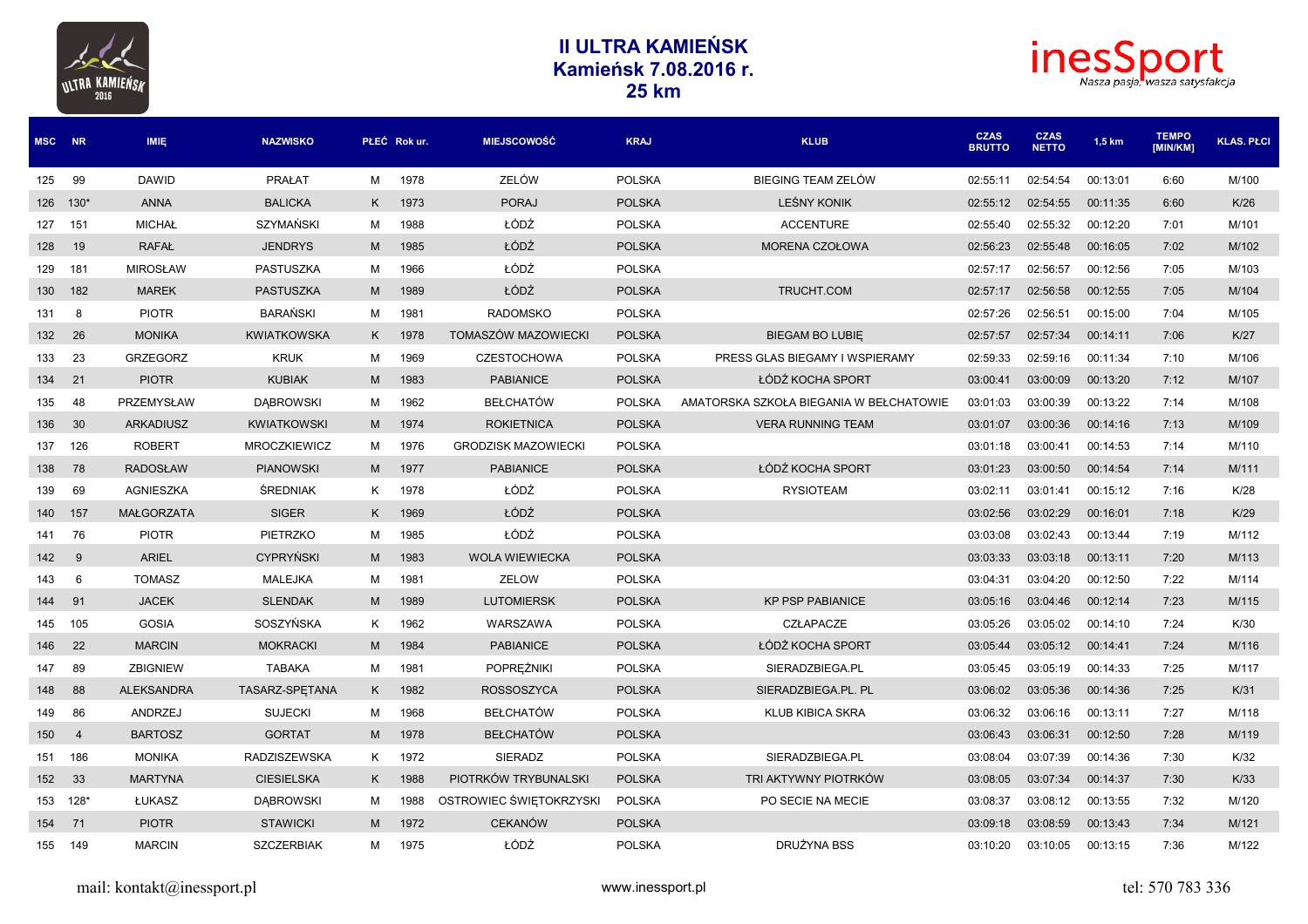



| MSC NR  |     | <b>IMIE</b>      | <b>NAZWISKO</b>      |   | PŁEĆ Rok ur. | <b>MIEJSCOWOŚĆ</b>    | <b>KRAJ</b>   | <b>KLUB</b>                    | <b>CZAS</b><br><b>BRUTTO</b> | <b>CZAS</b><br><b>NETTO</b> | 1,5 km   | <b>TEMPO</b><br><b>IMIN/KM1</b> | <b>KLAS, PŁCI</b> |
|---------|-----|------------------|----------------------|---|--------------|-----------------------|---------------|--------------------------------|------------------------------|-----------------------------|----------|---------------------------------|-------------------|
| 156     | 72  | <b>MONIKA</b>    | <b>STACHURSKA</b>    |   | K 1970       | <b>DRUŻBICE</b>       | <b>POLSKA</b> |                                | 03:11:04                     | 03:10:49                    | 00:14:27 | 7:38                            | K/34              |
| 157     | 153 | ANDRZEJ          | <b>SUWALD</b>        | м | 1961         | <b>WARSZAWA</b>       | <b>POLSKA</b> |                                | 03:11:07                     | 03:10:45                    | 00:14:30 | 7:38                            | M/123             |
| 158     | 39  | <b>AGNIESZKA</b> | <b>BŁOCH</b>         | K | 1974         | <b>HUTA DŁUTOWSKA</b> | <b>POLSKA</b> | <b>BLOCHS</b>                  | 03:11:20                     | 03:11:04                    | 00:14:06 | 7:39                            | K/35              |
| 159     | 70  | <b>AGATA</b>     | <b>SUPLICKA</b>      | K | 1993         | <b>RADOMSKO</b>       | <b>POLSKA</b> |                                | 03:13:16                     | 03:13:11                    | 00:13:16 | 7:44                            | K/36              |
| 160     | 15  | <b>DANIEL</b>    | <b>LUBICKI</b>       | M | 1994         | <b>LUBOCHNIA</b>      | <b>POLSKA</b> |                                | 03:13:25                     | 03:12:56                    | 00:15:02 | 7:43                            | M/124             |
| 161     | 14  | AGNIESZKA        | LUBICKA-MICHALAK     | K | 1978         | <b>TOMASZOW MAZ</b>   | <b>POLSKA</b> | TIME4RUNNING.                  | 03:13:40                     | 03:13:12                    | 00:15:01 | 7:44                            | K/37              |
| 162     | 124 | <b>PAULA</b>     | <b>TULEJKO</b>       | K | 1989         | <b>PABIANICE</b>      | <b>POLSKA</b> |                                | 03:16:16                     | 03:15:46                    | 00:15:15 | 7:50                            | K/38              |
| 163     | 160 | <b>MARCIN</b>    | <b>KREBS</b>         | м | 1986         | <b>PABIANICE</b>      | <b>POLSKA</b> | <b>RUN&amp;SMILE PABIANICE</b> | 03:17:16                     | 03:17:11                    | 00:12:38 | 7:53                            | M/125             |
| 164     | 146 | <b>MARIUSZ</b>   | <b>SEWERYNEK</b>     | M | 1979         | <b>KAMIEŃSK</b>       | <b>POLSKA</b> | AKTYWNI KAMIEŃSK               | 03:18:11                     | 03:17:48                    | 00:14:07 | 7:55                            | M/126             |
| 165     | 145 | <b>MARCIN</b>    | <b>OZGA</b>          | м | 1990         | <b>KAMIEŃSK</b>       | <b>POLSKA</b> | AKTYWNI KAMIEŃSK               | 03:18:11                     | 03:17:48                    | 00:14:07 | 7:55                            | M/127             |
| 166     | 156 | <b>DARIUSZ</b>   | <b>KUBIAK</b>        | M | 1983         | ŁÓDŹ                  | <b>POLSKA</b> | <b>BIEGACZ NOWOSOLNA</b>       | 03:18:53                     | 03:18:23                    | 00:15:25 | 7:56                            | M/128             |
| 167     | 110 | <b>JADWIGA</b>   | <b>WIKTOREK</b>      | K | 1950         | ŁÓDŹ                  | <b>POLSKA</b> | ŁÓDŹ RUNNINGTEAM               | 03:19:45                     | 03:19:15                    | 00:15:28 | 7:58                            | K/39              |
| 168     | 158 | <b>HALINA</b>    | <b>GURAZDA</b>       | K | 1958         | <b>PABIANICE</b>      | <b>POLSKA</b> |                                | 03:24:58                     | 03:24:22                    | 00:15:52 | 8:10                            | K/40              |
| 169     | 92  | <b>ANNA</b>      | <b>PASIŃSKA</b>      | K | 1975         | <b>PABIANICE</b>      | <b>POLSKA</b> | <b>VERA RUNNING TEAM</b>       | 03:25:23                     | 03:24:52                    | 00:15:51 | 8:12                            | K/41              |
| 170 112 |     | <b>ZOFIA</b>     | <b>STRZELCZYK</b>    | K | 1962         | <b>BARTNIKI</b>       | <b>POLSKA</b> |                                | 03:25:28                     | 03:24:58                    | 00:16:58 | 8:12                            | K/42              |
| 171     | 47  | <b>KAZIMIERZ</b> | <b>MAKOWSKI</b>      | м | 1952         | <b>KSAWERÓW</b>       | <b>POLSKA</b> |                                | 03:26:50                     | 03:26:23                    | 00:15:12 | 8:15                            | M/129             |
| 172     | 123 | <b>MARIUSZ</b>   | <b>POPRAWA</b>       | M | 1970         | POZNAŃ                | <b>POLSKA</b> | ZABIEGANI LUSÓWKO              | 03:28:11                     | 03:27:34                    | 00:14:19 | 8:18                            | M/130             |
| 173     | 102 | <b>MACIEJ</b>    | <b>ZAREMBA</b>       | м | 1981         | <b>KSAWERÓW</b>       | <b>POLSKA</b> |                                | 03:30:21                     | 03:29:53                    | 00:15:34 | 8:24                            | M/131             |
| 174     | 187 | <b>ROMAN</b>     | <b>LEMAŃSKI</b>      | M | 1961         | <b>RABIEŃ</b>         | <b>POLSKA</b> |                                | 03:30:28                     | 03:30:05                    | 00:14:32 | 8:24                            | M/132             |
| 175     | 46  | GRAŻYNA          | <b>MAKOWSKA</b>      | K | 1985         | <b>KSAWERÓW</b>       | <b>POLSKA</b> |                                | 03:34:40                     | 03:34:12                    | 00:15:33 | 8:34                            | K/43              |
| 176     | 65  | <b>JOLANTA</b>   | <b>WOJCIECHOWSKA</b> | K | 1960         | <b>CZESTOCHOWA</b>    | <b>POLSKA</b> | ZABIEGANI CZESTOCHOWA          | 03:35:12                     | 03:34:47                    | 00:15:49 | 8:35                            | K/44              |
| 177     | 7   | <b>ANNA</b>      | <b>JANECKA</b>       | K | 1986         | <b>BUCZEK</b>         | <b>POLSKA</b> |                                | 03:49:55                     | 03:49:29                    | 00:16:44 | 9:11                            | K/45              |
| 178     | 34  | <b>DARIUSZ</b>   | <b>BIAŁEK</b>        | M | 1972         | ŁÓDŹ                  | <b>POLSKA</b> |                                | 03:59:41                     | 03:59:25                    | 00:15:37 | 9:35                            | M/133             |

\* 30 minut kary za brak regulaminowego wyposażenia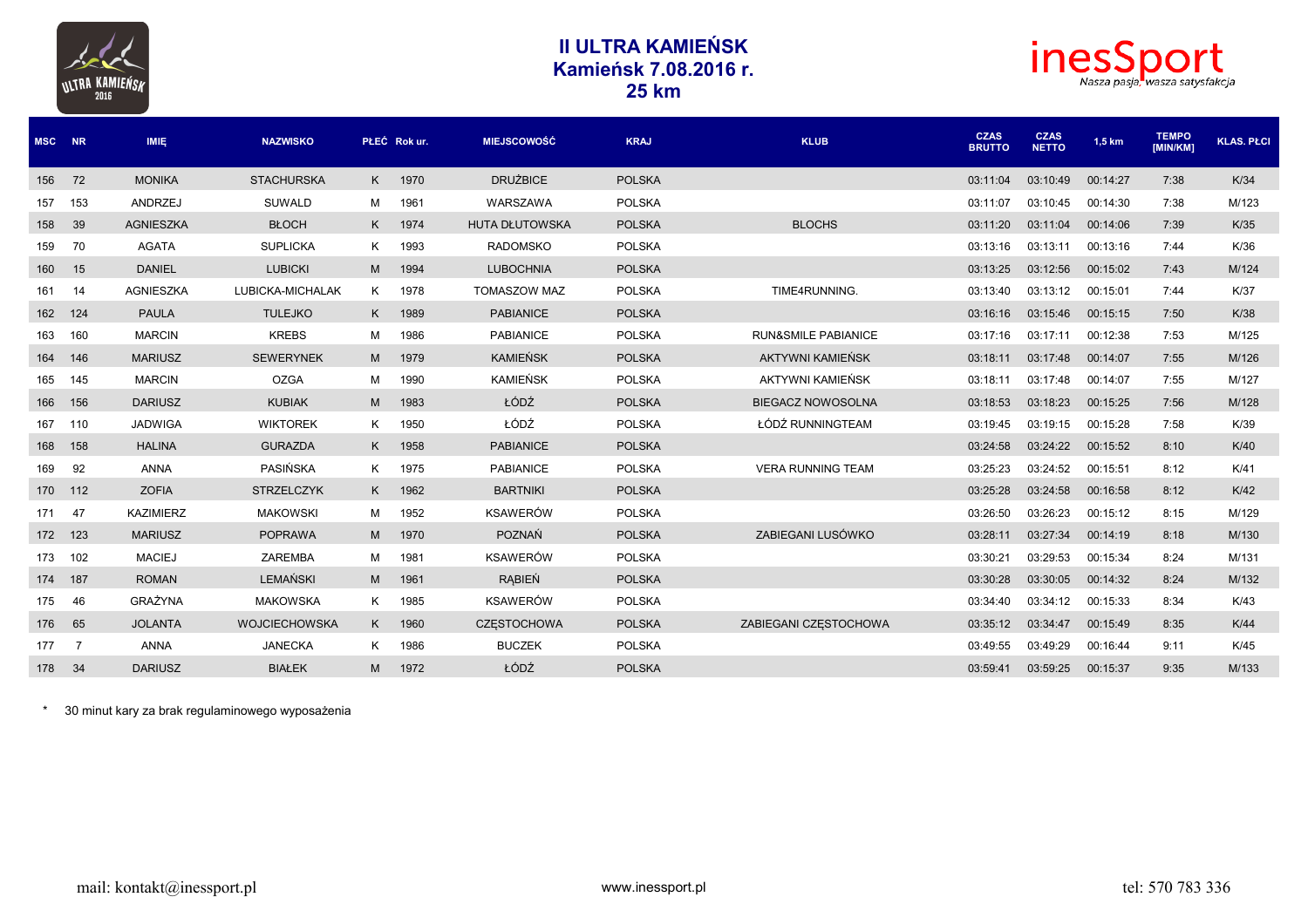



| MSC NR          |        | <b>IMIE</b>        | <b>NAZWISKO</b>     | PŁEĆ Rok ur. |      | <b>MIEJSCOWOŚĆ</b>   | <b>KRAJ</b>   | <b>KLUB</b>                       | <b>CZAS</b><br><b>BRUTTO</b> | <b>CZAS NETTO</b> | 1,5 km   | 25 km    | 26,5 km  | <b>TEMPO</b><br>[MIN/KM] | <b>KLAS. PŁCI</b> |
|-----------------|--------|--------------------|---------------------|--------------|------|----------------------|---------------|-----------------------------------|------------------------------|-------------------|----------|----------|----------|--------------------------|-------------------|
| $\sim$ 1        | 220    | <b>JANEK</b>       | <b>CLAPIŃSKI</b>    | М            | 1985 | ŁÓDŹ                 | <b>POLSKA</b> | AKG ŁÓDŹ                          | 04:19:43                     | 04:19:41          | 00:08:22 | 01:59:52 | 02:11:15 | 5:12                     | M/1               |
| $2^{\circ}$     | 217    | <b>MACIEJ</b>      | <b>SUŁAT</b>        | M            | 1982 | <b>PABIANICE</b>     | <b>POLSKA</b> |                                   | 04:21:43                     | 04:21:41          | 00:09:14 | 02:02:08 | 02:13:13 | 5:14                     | M/2               |
| 3               | 258    | <b>MIŁOSZ</b>      | <b>SOCHA</b>        | м            | 1987 | JANÓWKA              | <b>POLSKA</b> | TRUCHT.COM/ULTRAKAMIENSK.PL       | 04:26:47                     | 04:26:45          | 00:09:47 | 02:03:39 | 02:14:53 | 5:20                     | M/3               |
| $4\overline{ }$ | 250    | <b>DARIUSZ</b>     | <b>GRUSZCZYŃSKI</b> | M            | 1968 | <b>BEŁCHATÓW</b>     | <b>POLSKA</b> | KB SPARTAKUS BEŁCHATÓW            | 04:45:16                     | 04:45:09          | 00:11:34 | 02:15:26 | 02:27:34 | 5:42                     | M/4               |
| 5               | 239    | <b>PIOTR</b>       | <b>JASIŃSKI</b>     | м            | 1985 | <b>BEŁCHATÓW</b>     | <b>POLSKA</b> |                                   | 04:47:39                     | 04:47:37          | 00:09:47 | 02:03:33 | 02:17:09 | 5:45                     | M/5               |
| 6               | 213    | <b>MICHAŁ</b>      | PODGÓRSKI           | M            | 1989 | ŁÓDŹ                 | <b>POLSKA</b> |                                   | 04:56:41                     | 04:56:35          | 00:09:36 | 02:11:40 | 02:23:33 | 5:56                     | M/6               |
| $7\overline{ }$ | 251    | <b>MICHAŁ</b>      | KIEŁBASIŃSKI        | M            | 1968 | ŁÓDŹ                 | <b>POLSKA</b> |                                   | 04:57:48                     | 04:57:46          | 00:09:32 | 02:10:52 | 02:23:18 | 5:57                     | M/7               |
| 8               | 260    | <b>ŁUKASZ</b>      | <b>RAKOWSKI</b>     | M            | 1981 | ŁÓDŹ                 | <b>POLSKA</b> |                                   | 05:00:42                     | 05:00:39          | 00:09:48 | 02:17:14 | 02:30:20 | 6:01                     | M/8               |
| 9               | 248    | <b>KAMIL</b>       | <b>MIROWSKI</b>     | м            | 1987 | <b>ZGIERZ</b>        | <b>POLSKA</b> | <b>KITA TEAM</b>                  | 05:05:44                     | 05:05:36          | 00:10:34 | 02:19:51 | 02:32:40 | 6:07                     | M/9               |
| 10 <sup>1</sup> | 231    | <b>MICHAŁ</b>      | <b>KOBYŁECKI</b>    | M            | 1993 | SZCZERCÓW            | <b>POLSKA</b> | TONA SPRZETU ZERO TALENTU         | 05:07:03                     | 05:07:01          | 00:10:12 | 02:17:32 | 02:31:17 | 6:08                     | M/10              |
| 11              | 230    | PRZEMYSŁAW         | <b>PORADA</b>       | м            | 1985 | <b>TEKLINÓW</b>      | <b>POLSKA</b> | PRESS GLASS - BIEGAMY I WSPIERAMY | 05:09:01                     | 05:08:45          | 00:09:19 | 02:18:15 | 02:42:42 | 6:10                     | M/11              |
|                 | 12 207 | <b>PIOTR</b>       | <b>MATYJA</b>       | M            | 1984 | PIOTRKÓW TRYBUNALSKI | <b>POLSKA</b> | CHUDY AND LEMUR COMPANY           | 05:09:08                     | 05:09:03          | 00:10:55 | 02:22:05 | 02:35:45 | 6:11                     | M/12              |
| 13              | 242    | <b>DAMIAN</b>      | LEMAŃSKI            | м            | 1990 | <b>RABIEN</b>        | <b>POLSKA</b> |                                   | 05:16:03                     | 05:16:00          | 00:09:13 | 02:06:32 | 02:19:28 | 6:19                     | M/13              |
| 14              | 216    | <b>ROBERT</b>      | <b>GOŁEBIOWSKI</b>  | M            | 1967 | <b>RADOMSKO</b>      | <b>POLSKA</b> |                                   | 05:22:23                     | 05:22:19          | 00:11:10 | 02:31:23 | 02:44:52 | 6:27                     | M/14              |
| 15              | 236    | <b>MATEUSZ</b>     | ŁAWNIK              | м            | 1988 | <b>MIKOŁÓW</b>       | <b>POLSKA</b> |                                   | 05:23:00                     | 05:22:27          | 00:12:26 | 02:22:21 | 02:36:02 | 6:27                     | M/15              |
|                 | 16 252 | <b>JAROSLAW</b>    | <b>BRZOZOWSKI</b>   | M            | 1986 | <b>KAMIEŃSK</b>      | <b>POLSKA</b> | AKTYWNI KAMIEŃSK                  | 05:28:32                     | 05:28:30          | 00:09:52 | 02:24:50 | 02:38:23 | 6:34                     | M/16              |
| 17              | 257    | <b>MATEUSZ</b>     | <b>OCHOCKI</b>      | м            | 1981 | KLESZCZÓW            | <b>POLSKA</b> | OLDBOJ ŁUSZCZANOWICE              | 05:30:35                     | 05:30:21          | 00:10:32 | 02:24:07 | 02:37:52 | 6:36                     | M/17              |
|                 | 18 219 | <b>DANIEL</b>      | <b>STACHURSKI</b>   | M            | 1970 | <b>DRUŻBICE</b>      | <b>POLSKA</b> |                                   | 05:31:39                     | 05:31:24          | 00:13:13 | 02:38:57 | 02:53:07 | 6:38                     | M/18              |
| 19              | 224    | <b>MICHAŁ</b>      | <b>KOZIARSKI</b>    | м            | 1986 | SIERAKÓW ŚLĄSKI      | <b>POLSKA</b> | LKS SIERAKÓW ŚLĄSKI               | 05:35:29                     | 05:35:07          | 00:12:13 | 02:34:15 | 02:47:22 | 6:42                     | M/19              |
| <b>20</b>       | 227    | <b>WOJCIECH</b>    | WRÓBLEWSKI          | M            | 1979 | <b>ZGIERZ</b>        | <b>POLSKA</b> | <b>FRU-FITNESS</b>                | 05:37:46                     | 05:37:16          | 00:11:54 | 02:31:10 | 02:45:56 | 6:45                     | M/20              |
| 21              | 221    | <b>JAROSŁAW</b>    | <b>KACZMARSKI</b>   | M            | 1974 | TOMASZÓW MAZOWIECKI  | <b>POLSKA</b> | KB OLIMP TOMASZÓW MAZOWIECKI      | 05:38:11                     | 05:37:34          | 00:12:29 | 02:37:44 | 02:51:12 | 6:45                     | M/21              |
| 22              | 226    | <b>MACIEJ</b>      | <b>KRUPIŃSKI</b>    | M            | 1983 | <b>ZGIERZ</b>        | <b>POLSKA</b> | <b>AGB TORFY</b>                  | 05:40:06                     | 05:39:37          | 00:11:37 | 02:30:15 | 02:45:37 | 6:48                     | M/22              |
| 23              | 254    | <b>KAMIL</b>       | <b>GURAZDA</b>      | м            | 1983 | <b>PABIANICE</b>     | <b>POLSKA</b> |                                   | 05:41:53                     | 05:41:50          | 00:11:22 | 02:36:04 | 02:50:13 | 6:50                     | M/23              |
| 24              | 214    | <b>ADAM</b>        | <b>BOROWSKI</b>     | M            | 1978 | <b>INOWROCLAW</b>    | <b>POLSKA</b> | <b>ACTIVEXTREME START 24 PL</b>   | 05:42:46                     | 05:42:43          | 00:09:52 | 02:27:56 | 02:42:59 | 6:51                     | M/24              |
| 25              | 204    | <b>ARTUR</b>       | <b>JANECKA</b>      | м            | 1984 | ŁASK                 | <b>POLSKA</b> |                                   | 05:45:37                     | 05:45:10          | 00:11:24 | 02:32:38 | 02:47:22 | 6:54                     | M/25              |
| 26              | 211    | <b>AGNIESZKA</b>   | PIETRUSZCZAK        | K            | 1970 | TOMASZÓW MAZ.        | <b>POLSKA</b> | TIME4RUNNING                      | 05:47:56                     | 05:47:48          | 00:12:13 | 02:40:35 | 02:56:31 | 6:57                     | K/1               |
| 27              | 212    | WŁODZIMIERZ        | <b>KRAWCZYK</b>     | м            | 1962 | TOMASZÓW MAZOWIECKI  | <b>POLSKA</b> | TIME4RUNNING                      | 05:47:56                     | 05:47:48          | 00:11:47 | 02:39:06 | 02:53:17 | 6:57                     | M/26              |
| 28              | 245    | <b>MARIUSZ</b>     | <b>JURA</b>         | M            | 1980 | ŁÓDŹ                 | <b>POLSKA</b> |                                   | 05:52:01                     | 05:51:49          | 00:13:08 | 02:47:16 | 03:02:27 | 7:02                     | M/27              |
| 29              | 234    | ŁUKASZ             | SIECZKOWSKI         | M            | 1977 | ŁÓDŹ                 | <b>POLSKA</b> |                                   | 06:01:51                     | 06:01:47          | 00:09:42 | 02:31:04 | 02:47:20 | 7:14                     | M/28              |
| 30              | 247    | <b>PAWEŁ</b>       | <b>MEISSNER</b>     | M            | 1983 | ŁÓDŹ                 | <b>POLSKA</b> | <b>TIGERS TEAM</b>                | 06:02:47                     | 06:02:28          | 00:13:04 | 02:43:14 | 02:59:00 | 7:15                     | M/29              |
| 31              | 249    | <b>JONATHAN</b>    | <b>GARCIA</b>       | м            | 1984 | <b>LAKE JACKSON</b>  | U.S.A.        | I <3 MICHA                        | 06:03:38                     | 06:03:25          | 00:10:52 | 02:32:59 | 02:52:15 | 7:16                     | M/30              |
| 32              | 253    | <b>GRZEGORZ</b>    | <b>KOPACZ</b>       | M            | 1971 | <b>KSAWERÓW</b>      | <b>POLSKA</b> |                                   | 06:05:23                     | 06:05:04          | 00:12:58 | 02:47:20 | 03:02:49 | 7:18                     | M/31              |
| 33              | 228    | <b>DAGMARA</b>     | <b>KACPERSKA</b>    | K            | 1984 | ŁÓDŹ                 | <b>POLSKA</b> |                                   | 06:06:55                     | 06:06:42          | 00:12:47 | 02:49:31 | 03:05:37 | 7:20                     | K/2               |
| 34              | 208    | <b>WŁODZIMIERZ</b> | <b>CZAPLA</b>       | M            | 1976 | <b>KAMIEŃSK</b>      | <b>POLSKA</b> |                                   | 06:08:32                     | 06:08:26          | 00:13:06 | 02:45:29 | 03:01:22 | 7:22                     | M/32              |
| 35              | 232    | <b>IZABELA</b>     | <b>KWIECIŃSKA</b>   | K            | 1987 | PIOTRKÓW TRYBUNALSKI | <b>POLSKA</b> |                                   | 06:10:26                     | 06:10:20          | 00:12:12 | 02:51:51 | 03:07:02 | 7:24                     | K/3               |

mail: kontakt@inessport.pl tel: 570 783 336